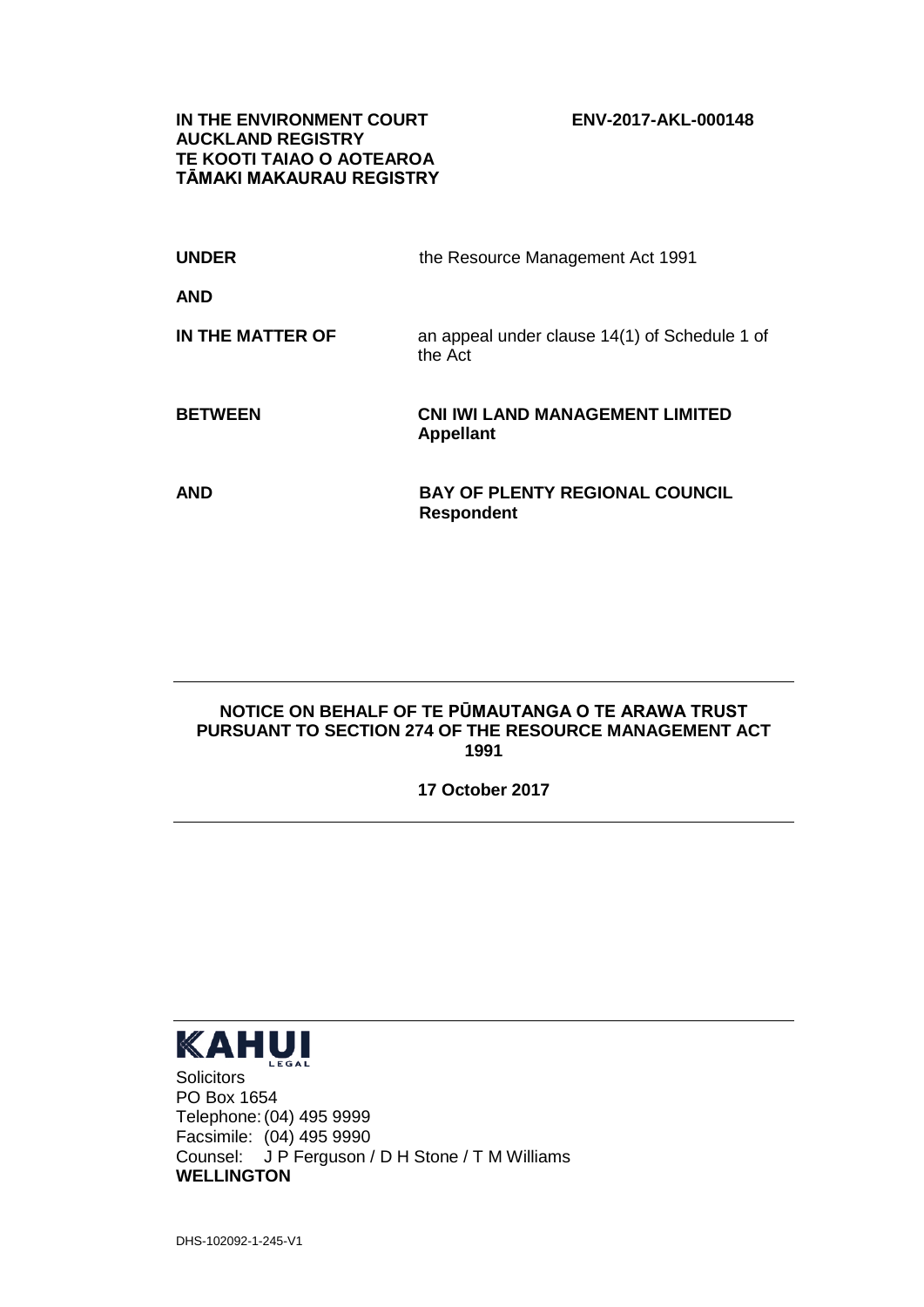## **TO: The Registrar Environment Court, Auckland AND TO: Bay of Plenty Regional Council CNI Iwi Land Management Limited**

- 1. This notice is issued on behalf of Te Pūmautanga o Te Arawa Trust (**TPT**).
- 2. TPT wishes to be a party to an appeal (the **Appeal**) by CNI Iwi Land Management Limited (the **Appellant**) against a decision by the Bay of Plenty Regional Council (the **Respondent**) on Proposed Plan Change 10 - Lake Rotorua Nutrient Management to the Bay of Plenty Regional Water and Land Plan (**Plan Change 10**).
- 3. TPT did not make a submission on the subject matter of the Appeal.
- 4. TPT has an interest in the proceedings that is greater than the general public:
	- (a) On 11 June 2008, the Affiliate Te Arawa Iwi/Hapū comprising of eleven Iwi and Hapū of Te Arawa (the **Affiliates**) agreed with the Crown to the settlement of their historical Treaty of Waitangi claims (the **Treaty Settlement**).
	- (b) The area of interest of the Affiliates covers 51,000 hectares of land within the Te Arawa rohe, a significant portion of which is within the Lake Rotorua catchment.
	- (c) TPT is the Iwi Authority representing the Affiliates pursuant to the Affiliate Te Arawa Iwi and Hapu Claims Settlement Act 2008 (the **Affiliate Settlement Act**) to receive, hold and manage the assets transferred to the Affiliates through the Treaty Settlement.
	- (d) TPT represents 20,494 registered beneficiaries that are tangata whenua.
	- (e) TPT is the owner of Treaty Settlement lands within the Lake Rotorua Nutrient Management Boundaries or catchment area, including: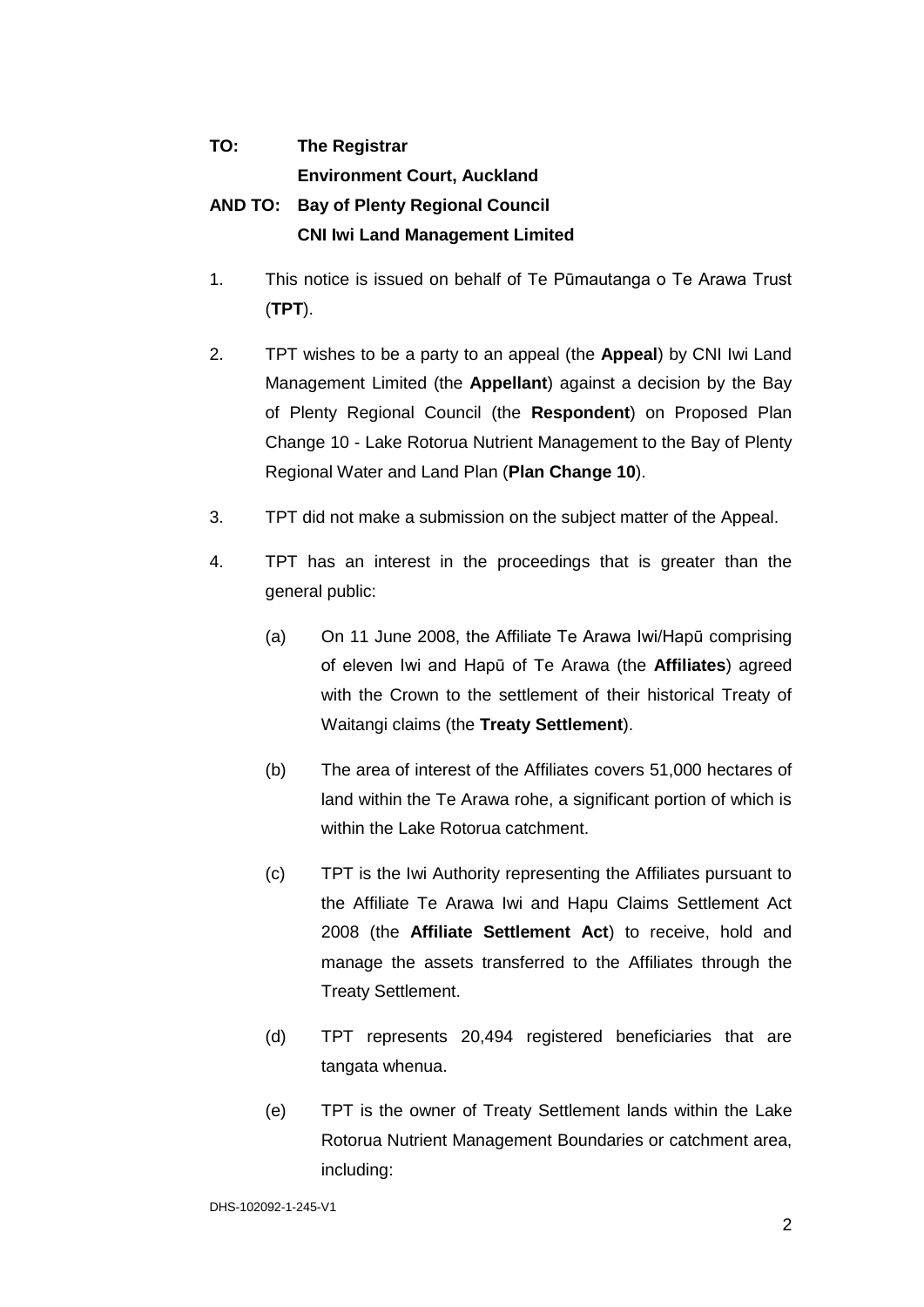- (i) Moerangi site (59.4030 hectares);
- (ii) Kakapiko site (2.5075 hectares);
- (iii) Whakarewarewa Thermal Springs (43.4200 hectares);
- (iv) Roto-a-Tamaheke Reserve (4.2110 hectares);
- (v) Rotokawa School (2.4281 hectares);
- (vi) Lynmore School (3.9940 hectares);
- (vii) Mokoia Intermediate School (6.0703 hectares); and
- (viii) Ngongotaha School (2.8101 hectares).
- (f) The associations of the Affiliates to various areas within the Lake Rotorua Nutrient Management Boundaries or catchment area have been given legislative effect through the Affiliate Settlement Act. Those areas are as follows:
	- (i) Waiteti Stream as shown on SO 364735;
	- (ii) Ngongotaha Stream as shown on SO 364736;
	- (iii) Rotorua Geothermal field as shown on SO 364723;
	- (iv) Otari Pā as shown on SO 364705.
- (g) The Affiliates are also part of the Central North Island Iwi Collective (the **Collective**). The Collective agreed with the Crown in 2008 to the partial settlement of the historical Treaty of Waitangi claims of the Affiliates. That settlement included the transfer to the Collective of 176,000 hectares of Crown forest land. CNI Iwi Holdings Limited is the legal entity that received the assets that were transferred to the Collective in 2008. Its wholly-owned subsidiary, being the Appellant, currently manages those assets.
- 5. TPT is not a trade competitor for the purposes of section 308C of the Resource Management Act 1991 (the **Act**).
- 6. TPT is interested in the Appeal as a whole.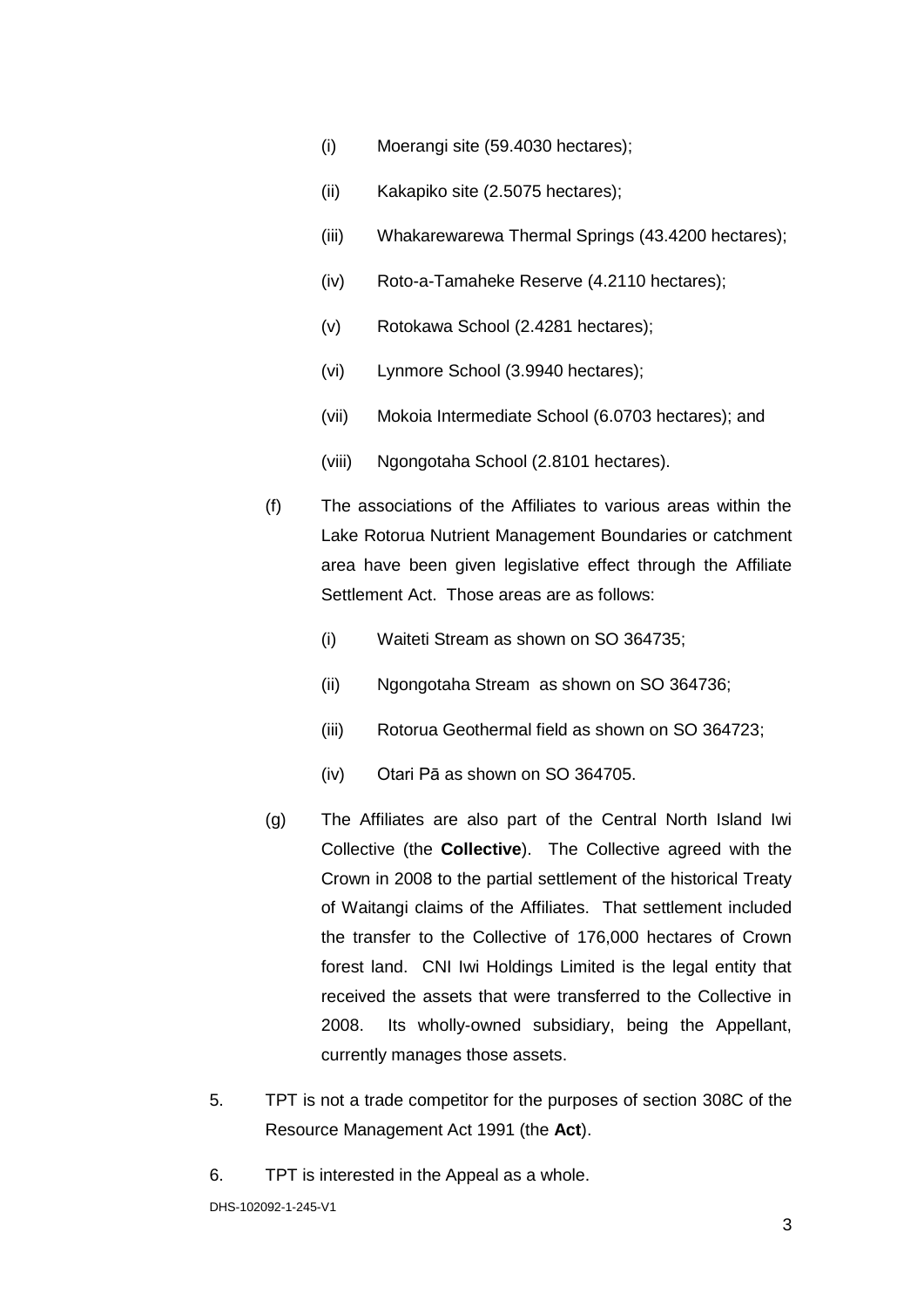## **Position in relation to relief**

- 7. TPT supports the relief sought by the Appellant and for the following reasons:
	- (a) the relief sought promotes the sustainable management of natural and physical resources;
	- (b) the relief sought promotes the sustainable management of resources, meets the reasonably foreseeable needs of future generations, enables social, economic and cultural well-being, and/or represents an efficient use of natural and physical resources;
	- (c) the relief sought is consistent with the principles of the Act;
	- (d) the relief sought is consistent with the National Policy Statement for Freshwater Management 2014 (amended 2017);
	- (e) the relief sought is the most appropriate way to achieve the purpose of the Act or the purpose of Plan Change 10, being to limit nitrogen discharge to Lake Rotorua to 435 tonnes per annum;
	- (f) the relief sought gives effect to the Bay of Plenty Regional Policy Statement, particularly policy WL 5B;
	- (g) the relief sought is consistent with the Bay of Plenty Regional Water and Land Plan, particularly the integrated water management provisions; and
	- (h) TPT was not consulted as an iwi authority in relation to Plan Change 10.

## **Alternative Dispute Resolution**

8. TPT agrees to participate in mediation or other alternative dispute resolution of the proceedings.